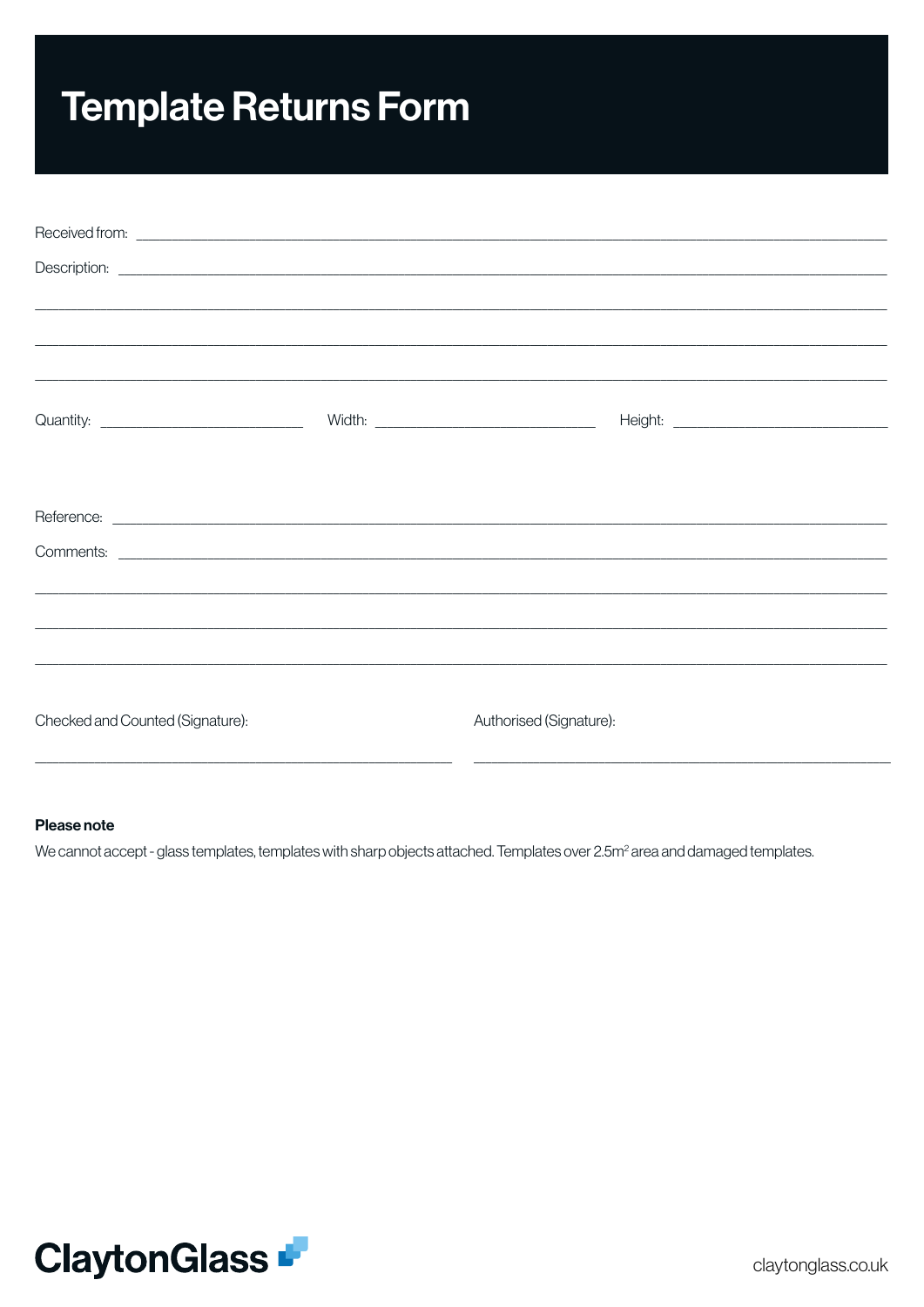#### **Bank Details**

| Name:                                                                 |  |
|-----------------------------------------------------------------------|--|
| Address:<br><u> 1989 - John Stein, Amerikaansk politiker († 1989)</u> |  |
|                                                                       |  |
| Account No.:                                                          |  |
|                                                                       |  |

NB: under current banking guidelines, a signed authority is required for a reference to be given

#### **Trading References**

| Ref1: | <u> 2008 - Jan Barnett, amerikansk politik (d. 1888)</u> |  |
|-------|----------------------------------------------------------|--|
|       |                                                          |  |
|       |                                                          |  |
|       |                                                          |  |
|       |                                                          |  |
|       |                                                          |  |
|       |                                                          |  |
|       |                                                          |  |
|       |                                                          |  |
|       |                                                          |  |
|       |                                                          |  |

### **Credit Limit**

Amount of Credit Requested (£): \_\_\_\_\_\_\_\_\_\_\_\_\_\_\_\_\_\_\_\_\_\_\_\_\_\_\_\_\_\_\_ per month.

#### **Declaration**

I confirm that I have received the company's general conditions of sale, and hereby agree to abide by the terms and conditions of sale, and hereby agree to abide by the terms and conditions contained therein.

| Signed:           |              |
|-------------------|--------------|
| <b>Print Name</b> |              |
| Position:         | VAT Reg. No: |

#### For Office Use Only:

Auge Celes Messeur

| <b>Bank Reference:</b>      |                                                                                                                                                                                                                                     |
|-----------------------------|-------------------------------------------------------------------------------------------------------------------------------------------------------------------------------------------------------------------------------------|
| Trade Ref 1:                |                                                                                                                                                                                                                                     |
| Trade Ref 2:                |                                                                                                                                                                                                                                     |
| Status Report:              |                                                                                                                                                                                                                                     |
| <b>Statutory Discounts:</b> |                                                                                                                                                                                                                                     |
|                             |                                                                                                                                                                                                                                     |
| Discount Level:             |                                                                                                                                                                                                                                     |
|                             |                                                                                                                                                                                                                                     |
|                             | <u>Designed and the second properties and the second properties and the second properties and the second properties</u>                                                                                                             |
|                             |                                                                                                                                                                                                                                     |
|                             | $C$ redit Limit Proposed $(E)$ :                                                                                                                                                                                                    |
|                             |                                                                                                                                                                                                                                     |
|                             |                                                                                                                                                                                                                                     |
|                             |                                                                                                                                                                                                                                     |
|                             | Name: <u>Communication of the Communication of the Communication of Account No.:</u> Communication of the Communication of the Communication of the Communication of the Communication of the Communication of the Communication of |
|                             |                                                                                                                                                                                                                                     |